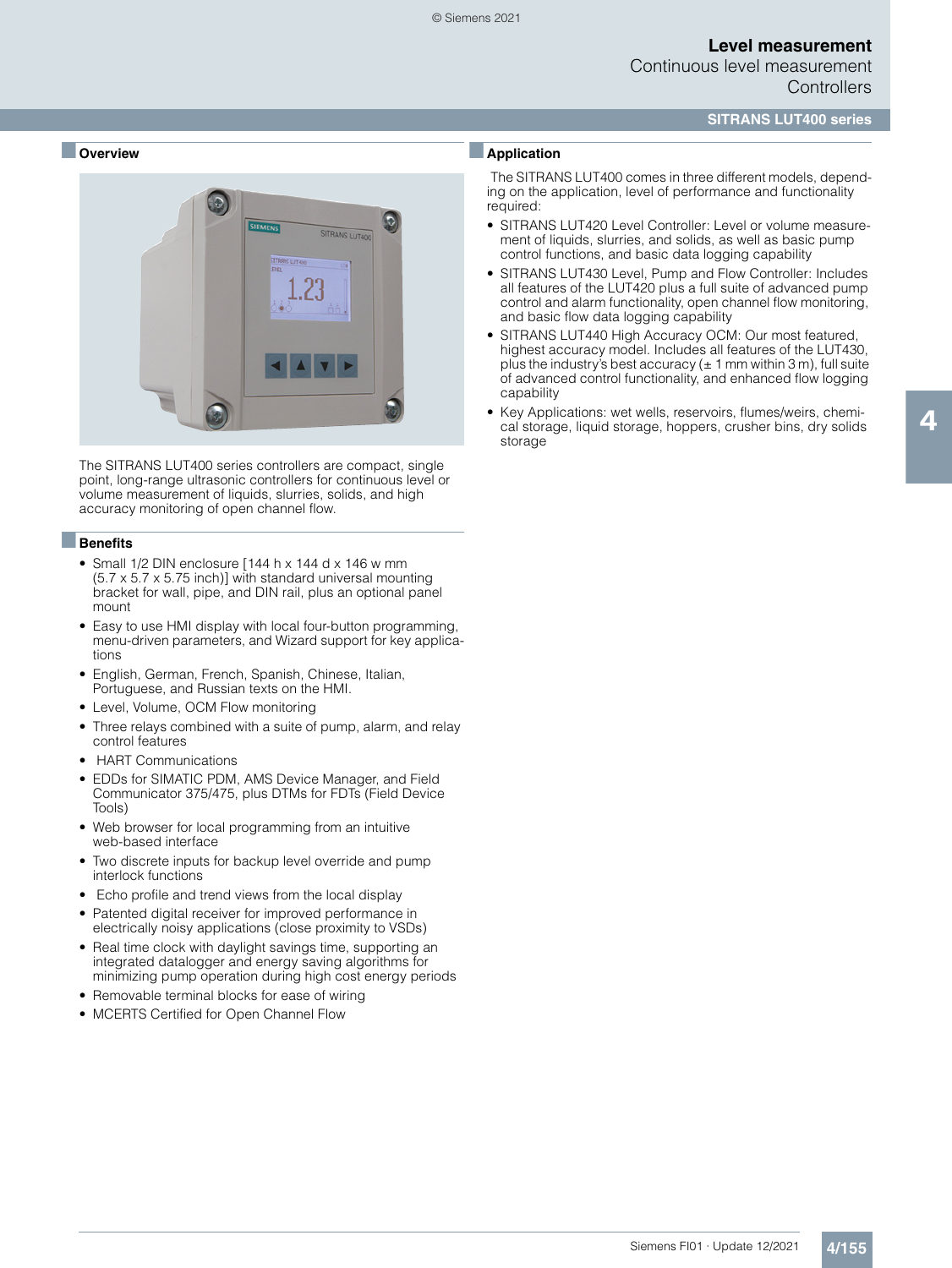Continuous level measurement **Controllers** 

# **SITRANS LUT400 series**

### ■**Technical specifications**

| <b>Mode of Operation</b>                                                                                                                          | Ultrasonic level, volume, pump, and<br>open channel flow                                                                                                                                 |
|---------------------------------------------------------------------------------------------------------------------------------------------------|------------------------------------------------------------------------------------------------------------------------------------------------------------------------------------------|
| Measuring range                                                                                                                                   | $0.360$ m (1  196 ft),<br>transducer dependent                                                                                                                                           |
| Input                                                                                                                                             |                                                                                                                                                                                          |
| <b>Discrete</b>                                                                                                                                   | 0 50 V DC switching level<br>Logical $0 \leq 10 \text{ V DC}$<br>Logical $1 = 1050$ V DC<br>Max. 3 mA                                                                                    |
| Output                                                                                                                                            |                                                                                                                                                                                          |
| Transducer frequency                                                                                                                              | 10  52 kHz                                                                                                                                                                               |
| Ultrasonic transducer                                                                                                                             | Compatible transducers: All Echo-<br>Max and ST-H series transducers                                                                                                                     |
| Relays                                                                                                                                            | • 1 SPDT Form C, NO or NC relay,<br>rated 1A at 250 V AC, non-inductive<br>and 3A at 30 V DC<br>• 2 SPST Form A, NO relays, rated 5A<br>at 250 V AC, non-inductive and 3 A<br>at 30 V DC |
| mA output                                                                                                                                         | 4  20 mA, isolated                                                                                                                                                                       |
| Max. load                                                                                                                                         | 600 $\Omega$ max. in ACTIVE mode,<br>750 $\Omega$ max. in PASSIVE mode                                                                                                                   |
| Resolution                                                                                                                                        | $0.1\%$ of range                                                                                                                                                                         |
| Accuracy                                                                                                                                          |                                                                                                                                                                                          |
| Error in measurement                                                                                                                              | • Standard operation: $\pm$ 1 mm<br>(0.04 inch) plus 0.17 % of measured<br>distance<br>• High accuracy OCM: ± 1 mm<br>(0.04 inch), within 3 m (9.84 ft) range                            |
| Resolution                                                                                                                                        | • Standard operation: 0.1 % of range<br>or 2 mm (0.08 inch), whichever is<br>greater<br>• High accuracy OCM: 0.6 mm<br>(0.02 inch), within 3 m (9.84 ft) range                           |
| Temperature compensation                                                                                                                          | • -40  +150 °C (-40  +300 °F)<br>• Integral temperature sensor in<br>transducer<br>• External TS-3 temperature sensor<br>(optional)<br>• Programmable fixed temperature<br>values        |
| <b>Rated operating conditions</b>                                                                                                                 |                                                                                                                                                                                          |
| Installation conditions<br>• Location<br>• Installation category<br>• Pollution degree<br>Ambient conditions<br>• Ambient temperature (enclosure) | Indoor/outdoor<br>$\mathsf{II}$<br>4<br>$-20+50$ °C (-4  +122 °F)                                                                                                                        |
| • Storage temperature                                                                                                                             | $-20+50$ °C (-4  +122 °F)                                                                                                                                                                |

| Design                                                                                                                |                                                                                                                                                                                                                                                     |
|-----------------------------------------------------------------------------------------------------------------------|-----------------------------------------------------------------------------------------------------------------------------------------------------------------------------------------------------------------------------------------------------|
| Weight                                                                                                                |                                                                                                                                                                                                                                                     |
| • Enclosure with display lid<br>• Enclosure with blank lid                                                            | 1.3 kg (2.87 lb)<br>1.2 kg (2.65 lb)                                                                                                                                                                                                                |
| Material (enclosure)                                                                                                  | Polycarbonate                                                                                                                                                                                                                                       |
| Degree of protection<br>· Enclosure with display or blank lid<br>• Enclosure with blank lid and knock-<br>out removed | IP65/Type 4X/NEMA 4X<br><b>IP20</b>                                                                                                                                                                                                                 |
| Remote display lid                                                                                                    | IP65/Type 3/NEMA 3                                                                                                                                                                                                                                  |
| Cable                                                                                                                 |                                                                                                                                                                                                                                                     |
| Transducer and mA output signal                                                                                       | • Transducer, mA output:<br>2 copper conductors, twisted,<br>with foil shield/drain wire, 300 V<br>$0.50.75$ mm <sup>2</sup> (22  18 AWG)<br>• Relay/power to be copper<br>conductors per local<br>requirements to meet 250 V<br>5 A contact rating |
| Max. separation between<br>transducer and transceiver                                                                 | 365 m (1 200 ft)                                                                                                                                                                                                                                    |
| <b>Displays and controls</b>                                                                                          | 60 x 40 mm (2.36 x 1.57 inch) remov-<br>able LCD, 240 x 160 pixels resolution,<br>operational up to 5 m from enclosure<br>base                                                                                                                      |
| Programming                                                                                                           |                                                                                                                                                                                                                                                     |
| • Primary<br>• Secondary                                                                                              | 4 Local push buttons<br>• PC running SIMATIC PDM<br>• PC running Emerson AMS Device<br>Manager<br>• PC running a web browser<br>• PC running a Field Device Tool<br>(FDT)<br>· Field Communicator 375/475<br>(FC375/FC475)                          |
| Memory                                                                                                                | • 512 kB flash EPROM<br>• 1.5 MB flash for data logging                                                                                                                                                                                             |
| <b>Power supply</b>                                                                                                   |                                                                                                                                                                                                                                                     |
| AC version                                                                                                            | 100  230 V AC $\pm$ 15 %,<br>50/60 Hz, 36 VA<br>Fuse: 5 x 20 mm, Slow Blow,<br>0.25 A, 250 V                                                                                                                                                        |
| DC version                                                                                                            | 10  32 V DC, 10 W<br>Fuse: 5 x 20 mm, Slow Blow,<br>1.6 A, 125 V                                                                                                                                                                                    |
| <b>Certificates and approvals</b>                                                                                     |                                                                                                                                                                                                                                                     |
| General                                                                                                               | <sub>C</sub> CSA <sub>US</sub> , CE, UKCA, FM, UL Listed,<br>ŘCM, EAC, KC, MCERTS                                                                                                                                                                   |
| Hazardous<br>• Non-incendive<br>(Canada)                                                                              | CSA Class I, Div. 2, Groups A, B,<br>C, D; Class II, Div. 2, Groups F, G;<br>Class III                                                                                                                                                              |
| $\bullet$ Shipping                                                                                                    | Lloyd's Register, ABS                                                                                                                                                                                                                               |
| Communication                                                                                                         | HART 7.0, USB                                                                                                                                                                                                                                       |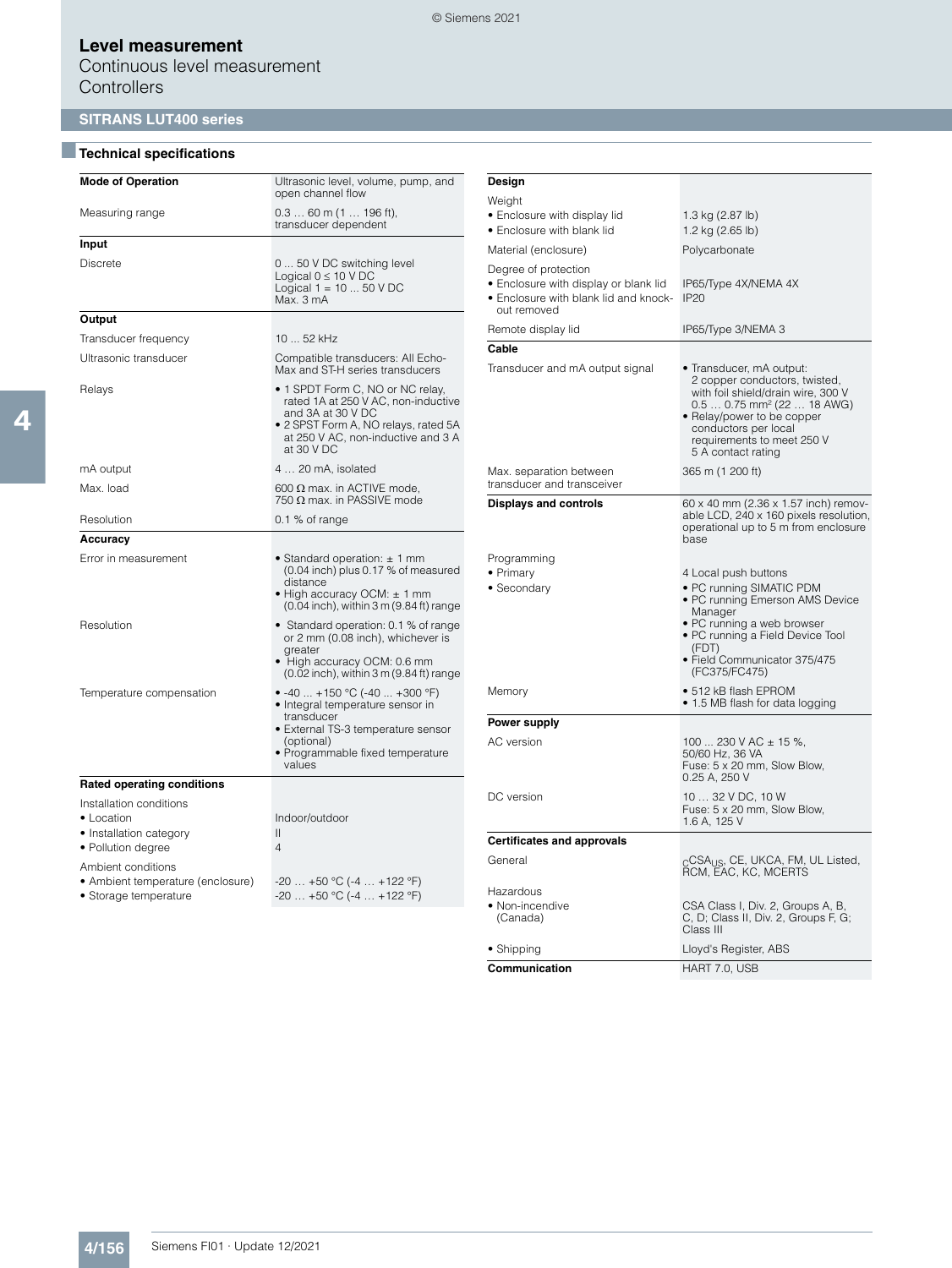Continuous level measurement **Controllers** 

**SITRANS LUT400 series**

|  | Technical specifications (continued) |  |
|--|--------------------------------------|--|
|  |                                      |  |

|                                    |                                                                                                                                     | <b>SITRANS LUT420</b>   | <b>SITRANS LUT430</b>                | <b>SITRANS LUT440</b>             |
|------------------------------------|-------------------------------------------------------------------------------------------------------------------------------------|-------------------------|--------------------------------------|-----------------------------------|
| Category                           | <b>Feature</b>                                                                                                                      | <b>Level Controller</b> | Level, pump and flow con-<br>troller | High accuracy OCM control-<br>ler |
| <b>Operations</b>                  | Level, space, and distance<br>measurement                                                                                           | $\checkmark$            | $\checkmark$                         | $\checkmark$                      |
|                                    | Open channel flow<br>measurement                                                                                                    |                         | ✓                                    | ✓                                 |
|                                    | Volume conversion                                                                                                                   | ✓                       | $\checkmark$                         | $\checkmark$                      |
| <b>Specifications</b>              | Compatible with EchoMax and √<br>ST-H transducers                                                                                   |                         | $\checkmark$                         | $\checkmark$                      |
|                                    | Standard accuracy:<br>$± 1$ mm $+ 0.17$ % of measured<br>distance                                                                   |                         | ✓                                    |                                   |
|                                    | High accuracy:<br>$± 1$ mm within 3 meters                                                                                          |                         |                                      |                                   |
|                                    | Mounting options: wall or<br>panel, pipe, DIN-rail                                                                                  | ✓                       | $\checkmark$                         |                                   |
| Data logging and<br>communications | <b>HART</b> communications                                                                                                          | $\checkmark$            | $\checkmark$                         | $\checkmark$                      |
|                                    | 4  20 mA output<br>(active and passive)                                                                                             | ✓                       | ✓                                    |                                   |
|                                    | Integrated datalogger for mea- ✔<br>surement value and alarms                                                                       |                         | ✓                                    |                                   |
|                                    | Integrated datalogger for fixed<br>rate flow logging                                                                                |                         | ✓                                    |                                   |
|                                    | Integrated datalogger for<br>variable rate flow logging<br>triggered by changes in flow<br>condition                                |                         |                                      |                                   |
|                                    | Daily data logging for maxi-<br>mum, minimum and average<br>flow, daily totalized volume,<br>and minimum and maximum<br>temperature |                         | ✓                                    |                                   |
| <b>Flow monitoring</b>             | High accuracy open channel<br>flow measurement                                                                                      |                         |                                      | $\checkmark$                      |
|                                    | 9 digit daily and running flow<br>totalizers                                                                                        |                         | ✓                                    |                                   |
|                                    | High and low flowrate alarms                                                                                                        |                         |                                      |                                   |
|                                    | External totalizer and sampler<br>control                                                                                           |                         |                                      |                                   |
|                                    | <b>MCERTS Class 1 Certification</b>                                                                                                 |                         |                                      |                                   |
|                                    | <b>MCERTS Class 2 Certification</b>                                                                                                 |                         | $\checkmark$                         |                                   |
| <b>Pump control</b>                | Energy saving algorithms for<br>pump control                                                                                        |                         | $\checkmark$                         | ✓                                 |
|                                    | Wall cling reduction                                                                                                                |                         |                                      |                                   |
|                                    | Pump run-on functionality                                                                                                           |                         | ✓                                    |                                   |
|                                    | Pump start and power<br>resumption delays                                                                                           |                         | ✓                                    |                                   |
|                                    | Alternate duty pump routines                                                                                                        | $\checkmark$            | ✓                                    |                                   |
|                                    | Fixed duty and service ratio<br>pump routines                                                                                       |                         | ✓                                    |                                   |
|                                    | Pumped volume totalizer                                                                                                             |                         |                                      |                                   |
|                                    | Submergence detection                                                                                                               | ✓                       |                                      |                                   |
|                                    | Discrete input pump interlocks                                                                                                      |                         |                                      |                                   |
|                                    | Time to spill calculation                                                                                                           |                         | ✓                                    |                                   |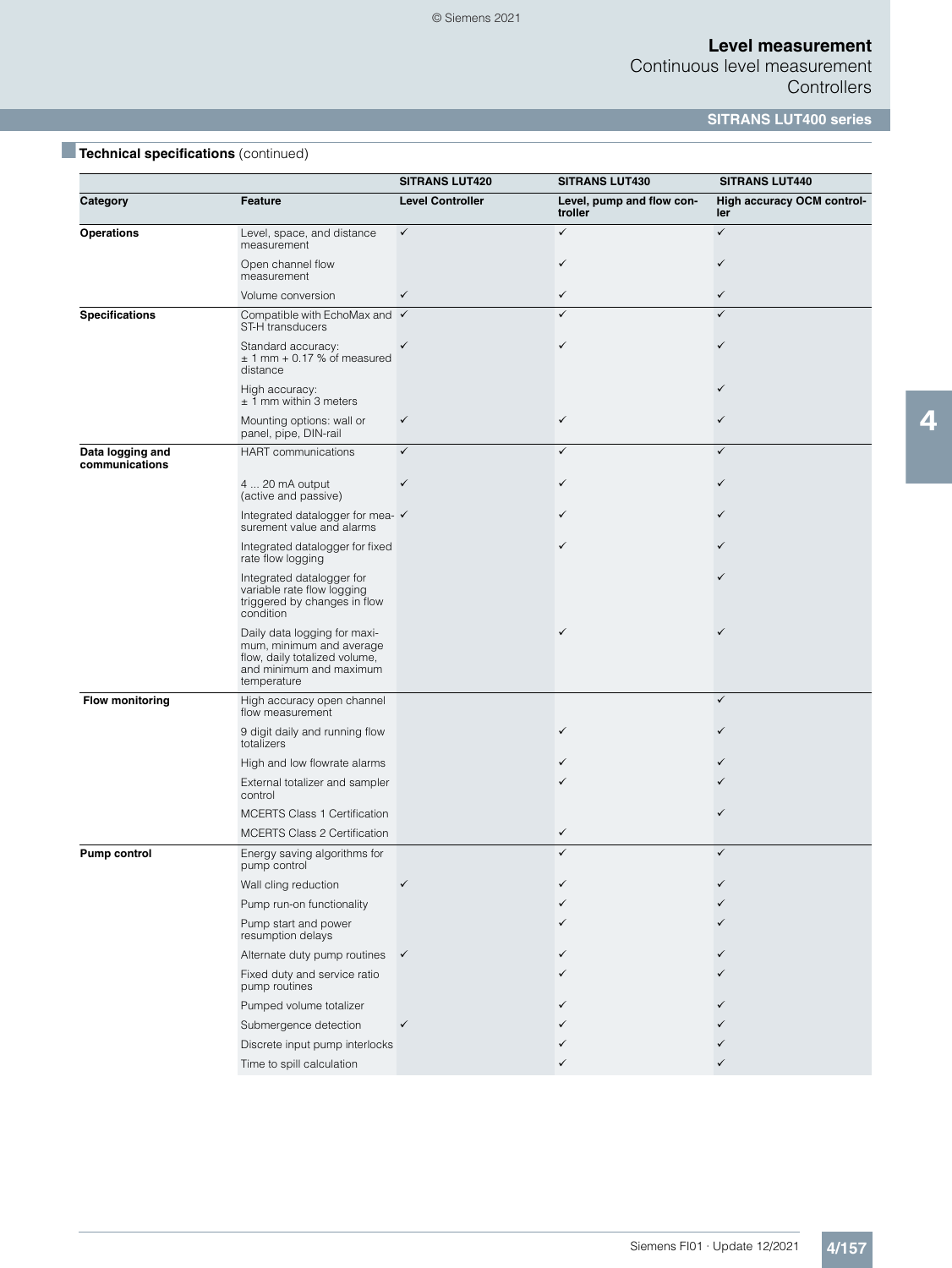#### © Siemens 2021

## **Level measurement**

Continuous level measurement **Controllers** 

# **SITRANS LUT400 series**

| Selection and ordering data                                                                                                                                  |                                   | Article No.    |                |                                                                                                                     | Article No. |
|--------------------------------------------------------------------------------------------------------------------------------------------------------------|-----------------------------------|----------------|----------------|---------------------------------------------------------------------------------------------------------------------|-------------|
| SITRANS LUT420 and LUT430                                                                                                                                    |                                   | フ 7ML5050-     |                | <b>Accessories</b>                                                                                                  |             |
| Continuous, non-contact, 60 m (197 ft) range.<br>Monitors level, volume, and volume flow in liquids,<br>slurries, and solids. With high accuracy volume flow | $0$ $\blacksquare$ $\blacksquare$ |                | $\blacksquare$ | Tag, stainless steel, $12 \times 45$ mm (0.47 $\times$ 1.77 inch),<br>one text line, suitable for enclosure         | 7ML1930-1AC |
| and built in data logging.                                                                                                                                   |                                   |                |                | TS-3 Temperature Sensor - see TS-3 on page 4/226                                                                    | 7ML1813-    |
| ○ Click on the Article No. for the online                                                                                                                    |                                   |                |                | Panel mount cable extension, 2.5 m (8.2 ft)                                                                         | 7ML1930-1GF |
| configuration in the PIA Life Cycle Portal.                                                                                                                  |                                   |                |                | Qty 3 cable glands and retaining nuts                                                                               | 7ML1930-1GB |
| <b>Model</b>                                                                                                                                                 |                                   |                |                | USB cable, 2 m (6.56 ft) - Standard USB-A to<br>USB-mini B                                                          | 7ML1930-1GD |
| SITRANS LUT420 - Level controller                                                                                                                            | A                                 |                |                | Hart modem/USB                                                                                                      | 7MF4997-1DB |
| SITRANS LUT430 - Level, Pump & Flow controller                                                                                                               | B                                 |                |                | (for use with a PC and SIMATIC PDM)                                                                                 |             |
| <b>Enclosure display options</b>                                                                                                                             |                                   |                |                | Sunshield, 304 stainless steel                                                                                      | 7ML1930-1GE |
| With display                                                                                                                                                 | A                                 |                |                | SITRANS RD100, loop powered display -                                                                               | 7ML5741-    |
| With remote panel mount display<br>[Includes panel mount cable extension,<br>$2.5 \text{ m} (8.2 \text{ ft})$                                                | B                                 |                |                | see Chapter 7<br>SITRANS RD150, remote digital display for                                                          | 7ML5742--   |
| No display (blank lid provided)                                                                                                                              | C                                 |                |                | 4  20 mA and HART devices - see Chapter 7                                                                           |             |
| Note: Enclosure includes back-plate for wall<br>and pipe mounting, and an integrated clip for                                                                |                                   |                |                | SITRANS RD200, universal input display with<br>Modbus conversion -<br>see Chapter 7                                 | 7ML5740-    |
| DIN-rail mounting. DIN-rail mounting for standard<br>TS35 x 7.5 and TS35 x 15 mm DIN-rail to<br>IEC 60715, EN 60715                                          |                                   |                |                | SITRANS RD300, dual line display with totalizer<br>and linearization curve and Modbus conversion -<br>see Chapter 7 | 7ML5744-    |
| Input voltage                                                                                                                                                |                                   |                |                | <b>Spare parts</b>                                                                                                  |             |
| 100  230 V AC $\pm$ 15 %                                                                                                                                     |                                   | $\mathbf{1}$   |                | Panel mount retrofit kit (convert standard unit with                                                                | 7ML1830-1PA |
| 10  32 V DC                                                                                                                                                  |                                   | $\mathbf{2}$   |                | display to panel mount version)                                                                                     |             |
| <b>Cable inlet</b><br>3 cable inlets, cable glands not supplied                                                                                              |                                   | 1              |                | Terminal block replacement kit<br>(5 piece kit with one of each removable terminal)                                 | 7ML1830-1PB |
| 3 cable inlets, 3 M20 plastic cable glands supplied                                                                                                          |                                   | $\overline{2}$ |                | Wall/Pipe mount plate                                                                                               | 7ML1830-1PC |
| Number of measurement points                                                                                                                                 |                                   |                |                | Enclosure (include blank label)                                                                                     | 7ML1830-1PD |
| Single point system (includes one transducer                                                                                                                 |                                   |                | $\blacksquare$ | SITRANS LUT400 Lid (with Display)                                                                                   | 7ML1830-1PE |
| input, one mA output, and one external                                                                                                                       |                                   |                |                | SITRANS LUT400 Lid (blank)                                                                                          | 7ML1830-1PF |
| temperature sensor input)                                                                                                                                    |                                   |                |                | Fuse - AC (0.25 A, 250 V, Slow Blow)                                                                                | 7ML1830-1PG |
| <b>Communications and I/O</b>                                                                                                                                |                                   |                |                | Fuse - DC (1.6 A, 125 V, Slow Blow)                                                                                 | 7ML1830-1PH |
| HART, 2 discrete inputs, 3 relays                                                                                                                            |                                   |                | D              | Panel mount gasket and fastener kit                                                                                 | 7ML1830-1PK |
| <b>Approvals</b>                                                                                                                                             |                                   |                |                | DIN-rail clip                                                                                                       | 7ML1830-1PL |
| Ordinary Locations/General Purpose (Non-Ex), CE,<br>UKCA, FM, <sub>C</sub> CSA <sub>US</sub> , UL, RCM, EAC, KC                                              |                                   |                | A              | LUT420, assembly, DC, board stack with cradle,<br>general purpose                                                   | A5E42824483 |
| Hazardous locations CSA Class I, II, III, Div. 2,<br>Groups A, B, C, D, F, G                                                                                 |                                   |                | С              | LUT420, assembly, AC, board stack with cradle,<br>general purpose                                                   | A5E42824562 |
| <b>Further designs</b>                                                                                                                                       |                                   | Order code     |                | LUT430, assembly, DC, board stack with cradle,                                                                      | A5E42824564 |
| Please add "-Z" to Article No.<br>and specify Order code(s).                                                                                                 |                                   |                |                | general purpose<br>LUT430, assembly, AC, board stack with cradle,                                                   | A5E42824568 |
| Manufacturer's test certificate M to DIN 55350,<br>Part 18 and to ISO 9000                                                                                   | C <sub>11</sub>                   |                |                | general purpose<br>LUT420, assembly, DC, board stack with cradle,                                                   | A5E42824561 |
| Stainless steel tag [69 x 50 mm (2.71 x 1.97 inch)]:<br>Measuring-point number/identification<br>(max. 27 characters) specify in plain text                  | Y <sub>15</sub>                   |                |                | hazardous<br>LUT420, assembly, AC, board stack with cradle,<br>hazardous                                            | A5E42824563 |
| Namur NE43 failsafe setting - device preset to<br>failsafe $<$ 3.6 mA                                                                                        | <b>N07</b>                        |                |                | LUT430, assembly, DC, board stack with cradle,<br>hazardous                                                         | A5E42824565 |
| <b>Operating Instructions</b>                                                                                                                                |                                   |                |                | LUT430, assembly, AC, board stack with cradle,                                                                      | A5E42824570 |
| All literature is available to download for free, in a<br>range of languages, at                                                                             |                                   |                |                | hazardous                                                                                                           |             |

http://www.siemens.com/processinstrumentation/documentation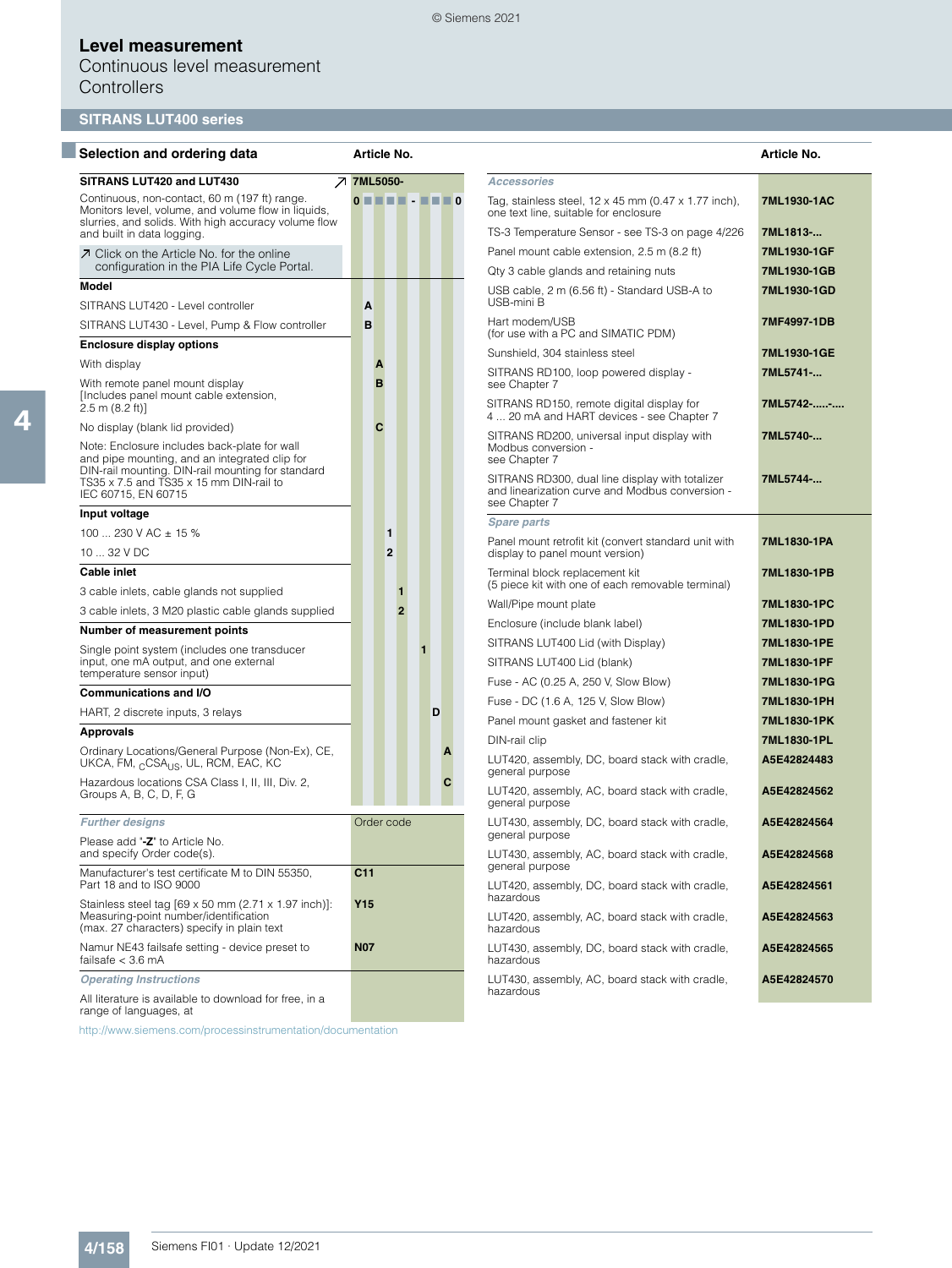#### © Siemens 2021

## **Level measurement**

Continuous level measurement **Controllers** 

# **SITRANS LUT400 series**

| Selection and ordering data                                                                                                                                                                   | Article No.                                         |                |                |                                                             |             |                                                                                                                     | Article No. |
|-----------------------------------------------------------------------------------------------------------------------------------------------------------------------------------------------|-----------------------------------------------------|----------------|----------------|-------------------------------------------------------------|-------------|---------------------------------------------------------------------------------------------------------------------|-------------|
| <b>SITRANS LUT440</b><br>↗                                                                                                                                                                    | 7ML5050-                                            |                |                |                                                             |             | <b>Accessories</b>                                                                                                  |             |
| Continuous, non-contact, 60 m (197 ft) range.<br>Monitors level, volume, and volume flow in liquids,<br>slurries, and solids. With high accuracy volume flow                                  | $\mathbf{0} = \mathbf{0} = \mathbf{0} = \mathbf{0}$ |                |                |                                                             |             | Tag, stainless steel, $12 \times 45$ mm (0.47 $\times$ 1.77 inch),<br>one text line, suitable for enclosure         | 7ML1930-1AC |
| and built in data logging.                                                                                                                                                                    |                                                     |                |                |                                                             |             | TS-3 Temperature Sensor - see TS-3 on page 4/226                                                                    | 7ML1813-    |
| 7 Click on the Article No. for the online                                                                                                                                                     |                                                     |                |                |                                                             |             | Panel mount cable extension 2.5 m (8.2 ft)                                                                          | 7ML1930-1GF |
| configuration in the PIA Life Cycle Portal.                                                                                                                                                   |                                                     |                |                |                                                             |             | Qty 3 cable glands and retaining nuts                                                                               | 7ML1930-1GB |
| Model                                                                                                                                                                                         |                                                     |                |                |                                                             |             | USB cable 2 m (6.56 ft) - Standard USB-A to<br>USB-mini B                                                           | 7ML1930-1GD |
| SITRANS LUT440 - High accuracy Open Channel<br>Monitor <sup>1)</sup>                                                                                                                          | C                                                   |                |                |                                                             |             | HART modem/USB                                                                                                      | 7MF4997-1DB |
| <b>Enclosure display options</b>                                                                                                                                                              |                                                     |                |                |                                                             |             | (for use with PC and SIMATIC PDM)                                                                                   |             |
| With display                                                                                                                                                                                  | A                                                   |                |                |                                                             |             | Sunshield, 304 stainless steel                                                                                      | 7ML1930-1GE |
| With remote panel mount display [includes]<br>panel mount cable extension, 2.5 m (8.2 ft)]                                                                                                    | B                                                   |                |                |                                                             |             | SITRANS RD100, loop powered display -<br>see Chapter 7                                                              | 7ML5741-    |
| No display (blank lid provided)                                                                                                                                                               | C                                                   |                |                |                                                             |             | SITRANS RD150, remote digital display for<br>4  20 mA and HART devices - see Chapter 7                              | 7ML5742--   |
| Note: Enclosure includes back-plate for wall<br>and pipe mounting, and an integrated clip for<br>DIN-rail mounting. DIN-rail mounting for standard<br>TS35 x 7.5 and TS35 x 15 mm DIN-rail to |                                                     |                |                |                                                             |             | SITRANS RD200, universal input display with<br>Modbus conversion -<br>see Chapter 7                                 | 7ML5740-    |
| IEC 60715, EN 60715<br>Input voltage                                                                                                                                                          |                                                     |                |                |                                                             |             | SITRANS RD300, dual line display with totalizer<br>and linearization curve and Modbus conversion -<br>see Chapter 7 | 7ML5744-    |
| 100  230 V AC $\pm$ 15 %                                                                                                                                                                      |                                                     | 1              |                |                                                             |             | <b>Spare parts</b>                                                                                                  |             |
| $1032$ V DC                                                                                                                                                                                   |                                                     | $\overline{2}$ |                |                                                             |             | Panel mount retrofit kit (convert standard unit with                                                                | 7ML1830-1PA |
| <b>Cable inlet</b>                                                                                                                                                                            |                                                     |                |                |                                                             |             | display to panel mount version)                                                                                     |             |
| 3 cable inlets, cable glands not supplied                                                                                                                                                     |                                                     |                | 1              |                                                             |             | Terminal block replacement kit                                                                                      | 7ML1830-1PB |
| 3 cable inlets, 3 M20 plastic cable glands supplied                                                                                                                                           |                                                     |                | $\overline{2}$ |                                                             |             | (5 piece kit with one of each removable terminal)                                                                   | 7ML1830-1PC |
| Number of measurement points                                                                                                                                                                  |                                                     |                |                |                                                             |             | Wall/Pipe mount plate                                                                                               |             |
| Single point system (includes one transducer                                                                                                                                                  |                                                     |                |                | f                                                           |             | Enclosure (include blank label)                                                                                     | 7ML1830-1PD |
| input, one mA output, and one external<br>temperature sensor input)                                                                                                                           |                                                     |                |                |                                                             |             | SITRANS LUT400 Lid (with Display)                                                                                   | 7ML1830-1PE |
| <b>Communications and I/O</b>                                                                                                                                                                 |                                                     |                |                |                                                             |             | SITRANS LUT400 Lid (blank)                                                                                          | 7ML1830-1PF |
| HART, 2 discrete inputs, 3 relays                                                                                                                                                             |                                                     |                |                | D                                                           |             | Fuse - AC (0.25 A, 250 V, Slow Blow)                                                                                | 7ML1830-1PG |
| <b>Approvals</b>                                                                                                                                                                              |                                                     |                |                |                                                             |             | Fuse - DC (1.6 A, 125 V, Slow Blow)                                                                                 | 7ML1830-1PH |
| Ordinary Locations/General Purpose (Non-Ex), CE,                                                                                                                                              |                                                     |                |                |                                                             |             | Panel mount gasket and fastener kit                                                                                 | 7ML1830-1PK |
| UKCA, FM, <sub>C</sub> CSA <sub>US</sub> , UL, RCM, EAC, KC                                                                                                                                   |                                                     |                |                |                                                             |             | DIN-rail clip                                                                                                       | 7ML1830-1PL |
| Hazardous locations CSA Class I, II, III, Div. 2,<br>Groups A, B, C, D, F, G                                                                                                                  |                                                     |                |                |                                                             | C           | LUT440, assembly, DC, board stack with cradle,<br>general purpose                                                   | A5E42847453 |
| <sup>1)</sup> Compatible with all EchoMax Transducers. High accuracy OCM<br>performance with the use of an XRS-5 transducer and TS-3 temperature                                              |                                                     |                |                |                                                             |             | LUT440, assembly, AC, board stack with cradle,<br>general purpose                                                   | A5E42847455 |
| sensor (each sold separately).                                                                                                                                                                |                                                     |                |                | LUT440, assembly, DC, board stack with cradle,<br>hazardous | A5E42847454 |                                                                                                                     |             |

**Further designs Constanting Community Community Community Community Community Community Community Community** Please add "**-Z**" to Article No. and specify Order code(s). Manufacturer's test certificate M to DIN 55350, Part 18 and to ISO 9000 **C11** Stainless steel tag [69 x 50 mm (2.71 x 1.97 inch)]: Measuring-point number/identification (max. 27 characters) specify in plain text **Y15** Namur NE43 failsafe setting - device preset to failsafe < 3.6 mA **N07** *Operating Instructions* All literature is available to download for free, in a range of languages, at

http://www.siemens.com/processinstrumentation/documentation

**A5E42847456**

LUT440, assembly, AC, board stack with cradle,

hazardous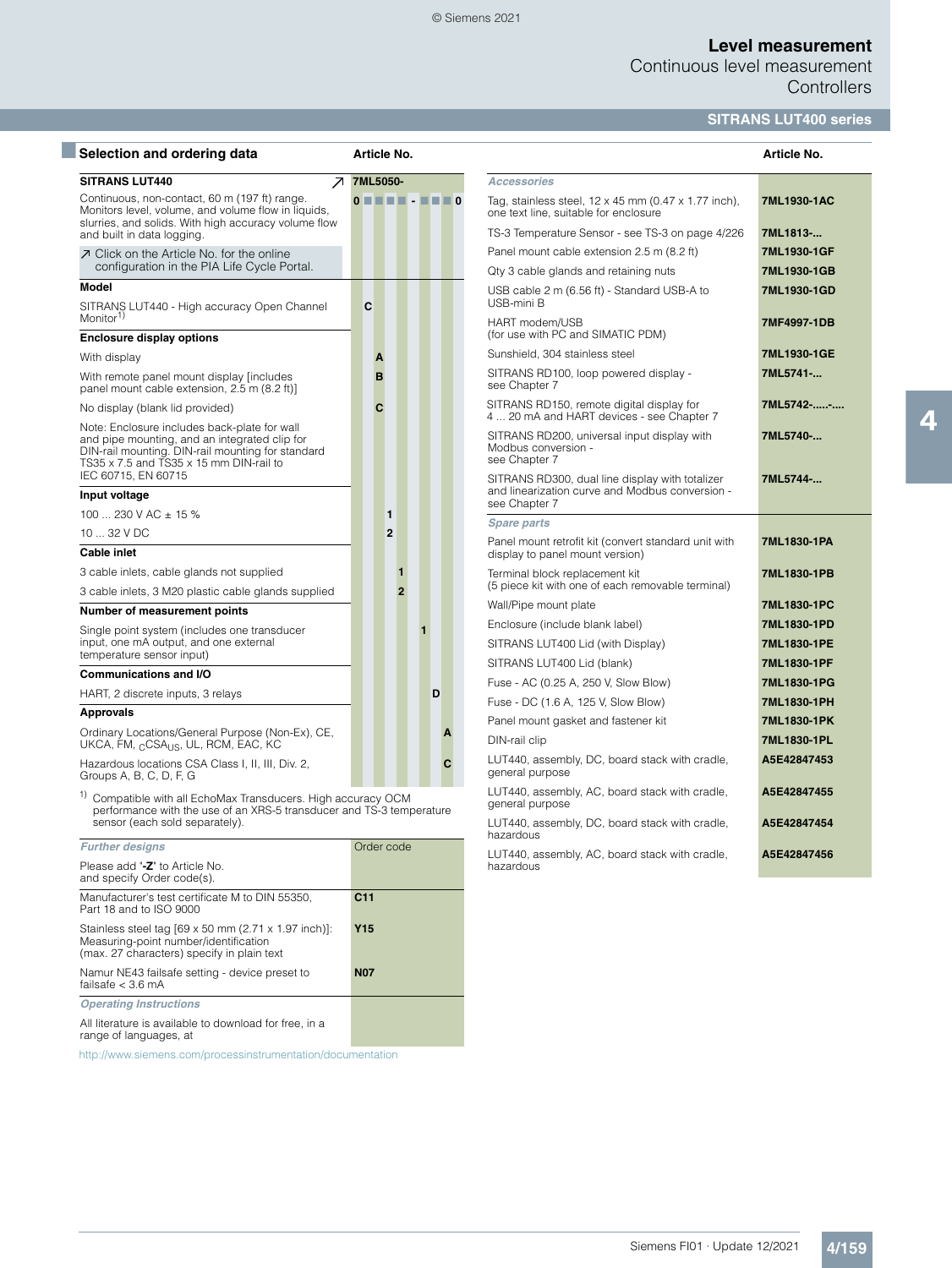Continuous level measurement **Controllers** 

# **SITRANS LUT400 series**

### ■**Dimensional drawings**



SITRANS LUT400, dimensions in mm (inch)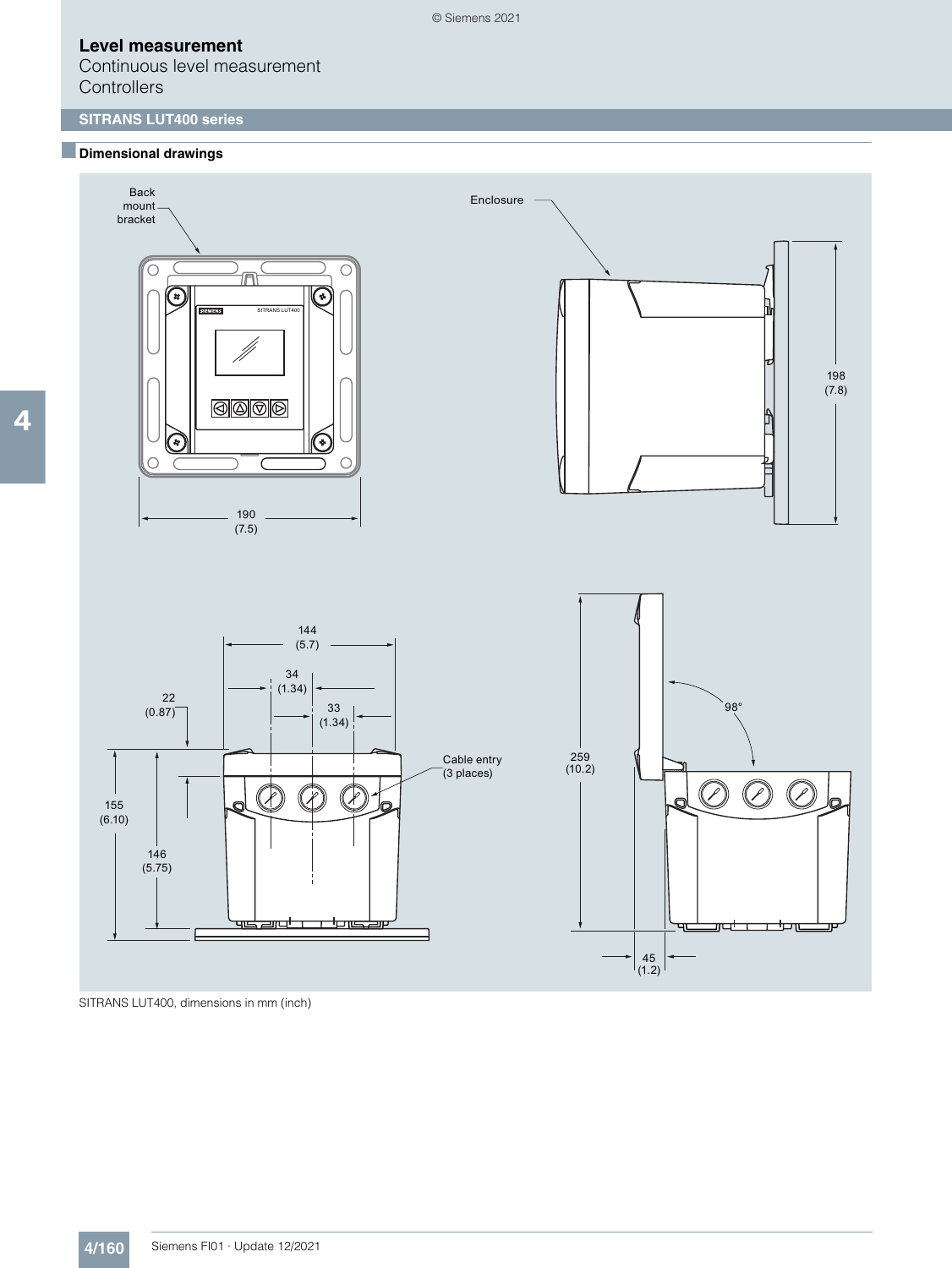Continuous level measurement **Controllers** 

**SITRANS LUT400 series**



SITRANS LUT400, dimensions in mm (inch)

Siemens FI01 · Update 12/2021 **4/161**